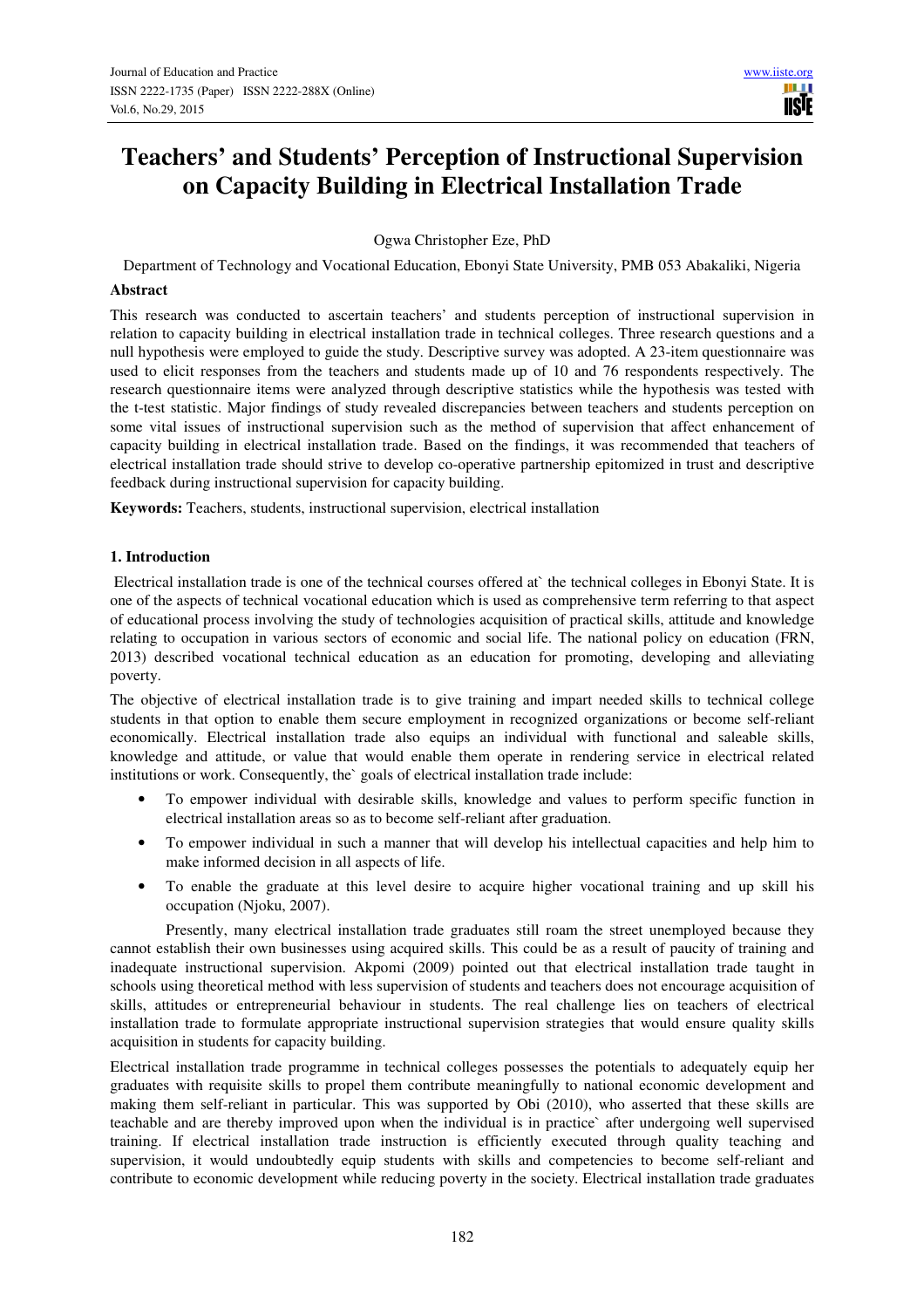with sound competencies and skills will command salaries or fund congruent with such skills that would give rise to enviable capacity building.

Capacity building at all educational levels refers to a process that raises the ability of individual to optimally perform to the best of his ability. Njoku (2008) posited that capacity building is the ability of an individual or institution to make and implement decision and perform functions in an effective, efficient and sustainable manner. At individual level, capacity building is the process of shaping behaviours and attitudes, imparting knowledge and developing skills while maximizing the benefits of participation, knowledge exchange and ownership. When normal or formative instructional supervision is being undertaken, students should not be criticized or coerced to learn in regimented way, rather, interactive and peer learning should be encouraged. Blasé and Blasé (2013) pointed out that formative supervision should embrace growth and changes, respect learners knowledge and abilities. Glickman (2012) asserted that there are three basic types of supervision viz: directive, non-directive and collaborative supervision. Directive supervision considers teaching as consisting of technical skills with known standards and competencies for all teachers to be effective. The role of the teacher is to inform, direct, model and assess those requisite competencies. This type of supervision is better applied to neophyte learners who need more guidance and counselling. In non-directional supervision, learning is based on private experience and learners must possess the ability to conduct themselves in such a way that through self reflection they can improve their learning. The role of the supervisor is to listen and pass judgment on teachers and learner. In collaborative supervision, learning is termed a dynamic process requiring decision making and problem solving skills. The role of the supervisor here is to be active member of the interaction process and guide students and teachers in problem solving process in making decisions and proffering solution to learning oriented problems.

Instructional supervision in this study is considered as an effective means of capacity building in electrical installation trade skills acquisition process. Udoudom (2001) regarded supervision as an instructional act where the ultimate aim is to improve classroom instruction. In electrical installation trade, improvement of skills teaching is also enhanced by highly equipped and functional workshop. Supervision also ensures that the curriculum content (both practical and theory) are accomplished. Adam (2002) pointed out that the right supervision supports teaching and professional development, enhances personal and collaborative enquiry, promotes constructive criticism, and contributes to an evolving pedagogy. Supervision should be democratic, collaborative and interactive. In formal supervision process, teachers assist students to improve in learning and skills acquisition in electrical installation work. Consequently the importance of instructional supervision as a reliable technique of achieving salable skills and knowledge in electrical installation trade at the technical colleges cannot be over-emphasized. If supervision is ineptly done, teachers will not be effective in their classroom and workshop duties thus hampering effective learning.

# **2. Statement of the Problem**

The major problem facing electrical installation trade graduates in the state is lack of employment. Glickerman (2012) observed that education industry produces graduates annually beyond what labour market can absorb thereby putting many electrical installation trade graduates at tight corners on how to live and maintain themselves. Lack of requisite skills of graduates could also cause unemployment or underemployment. Ezegbe (2002) attributed poor acquisition of employable skills to poor instructional supervision by personnel concerned. Thus the lack of` these skills coupled with limited employment opportunities in the labour market give rise to high unemployment level in the contemporary Nigeria.

Aina (2011) asserted that effective teaching methods and poor supervision of electrical installation trade in technical colleges have failed to produce students with needed skills for self-reliance and to demonstrate credibility in labour market. In recognition of high unemployment rate of graduates of electrical installation trade the researcher became interested in investigating how teachers' instructional supervision could influence capacity building of the graduates in this field.

# **3. Purposed of the Study**

The major purpose of the study was to determine teachers' and students perception of instructional supervision on capacity building of electrical installation students in technical colleges. Specifically, the study was set out to determine:

1. Teachers' and students' perception of the contribution of instructional supervision to capacity building.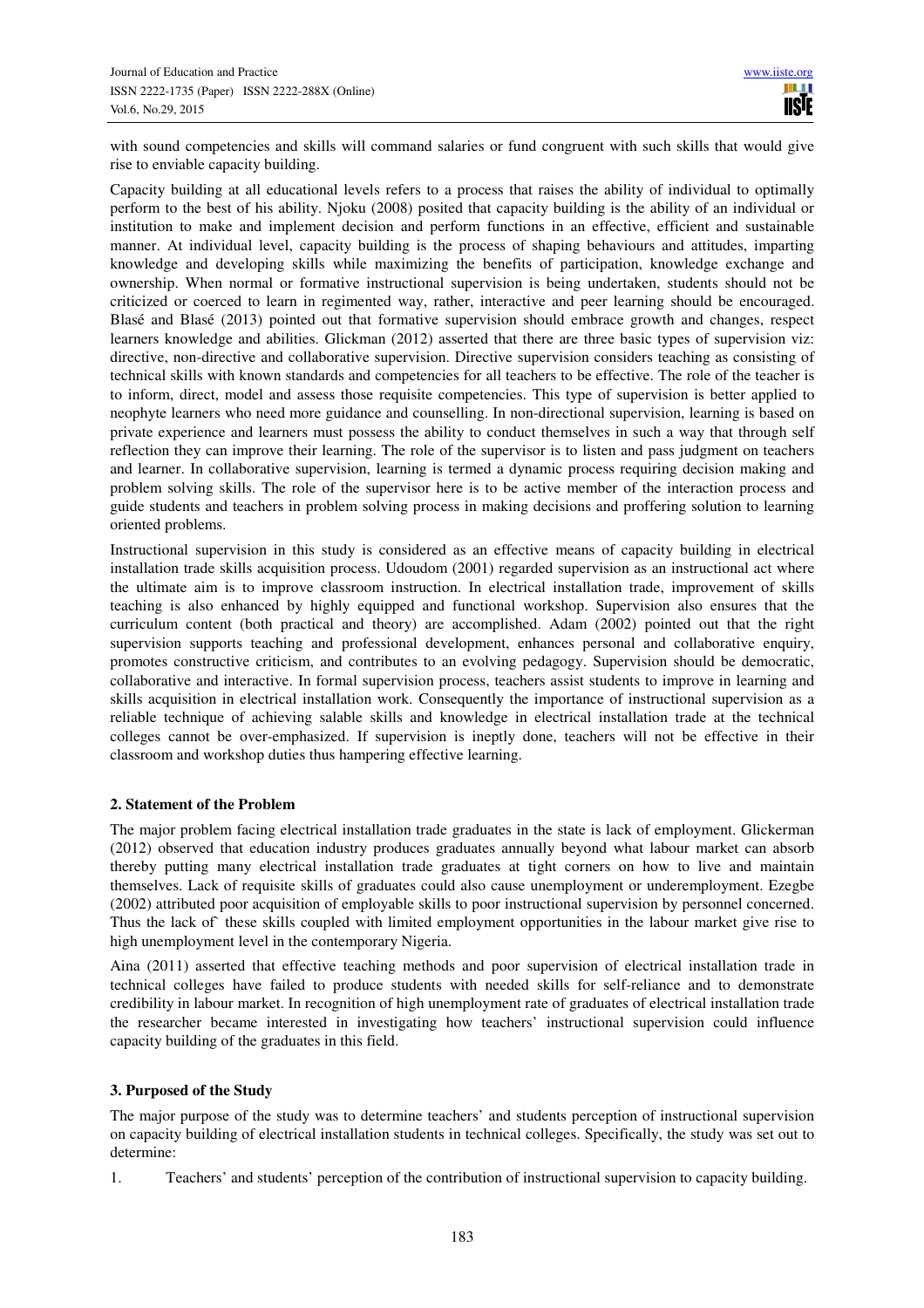- 2. Teachers' and students' perception of types of instructional supervision for capacity building in electrical installation trade.
- 3. Students' perceptions of teachers' attitude to instructional supervision for capacity building in electrical installation trade.

## **4. Research Questions**

- 1. What are the teachers' and students' perception of instructional supervision influence on capacity building?
- 2. What are the teachers and students perception of types of instructional supervision for capacity building?
- 3. What are the students' perceptions of teachers' attitude to instructional supervision for capacity building?

#### **5. Null Hypothesis**

1. There is no significant difference between the mean responses of students of electrical installation trade and teachers on the extent to which instructional supervision influences effective capacity building.

#### **6. Methodology**

Descriptive survey research design was employed in carrying out this study. The research was carried out in Ebonyi State. The population of the study comprised 99 subjects which comprised 89 SS3 final year students and 10 teachers. Through simple random sampling, 76 students were selected while all the ten (10) teachers were included in the study bringing the total sample to 86. The instrument used for data collection was a 23-item structured questionnaire with response options and values of Strongly Agree (SA) 4 points, Agree (A) 3 points, Disagree (D) 2 points and Strongly Disagree (SD) 1 point. Data collected was subjected to analysis using means and standard deviation as well as t-test. The decision to accept or reject the null hypothesis was carried out employing t-test statistic. The scale for judging each item in the questionnaire was considered as follows:

0.00 – 1.49 – Strongly Disagree

1.50 – 2.49 – Disagree

 $2.50 - 3.49 - \text{Agree}$ 

3.50 – and above – Strongly Agree

#### **Results**

#### **Research Question 1**

What are the teachers' and students of electrical installation trade perception of the contributions of instructional supervision to capacity building.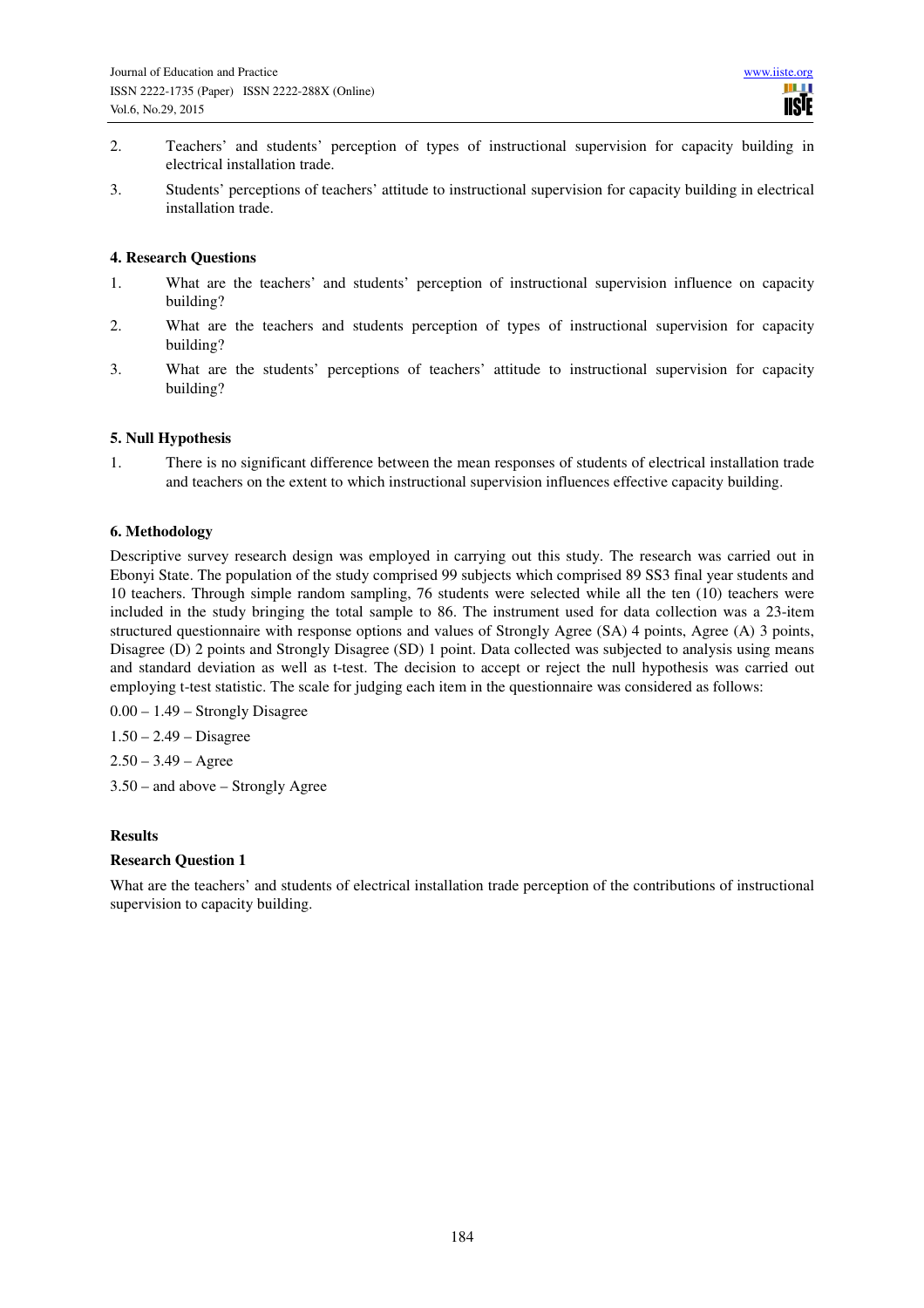Table 1: Mean ratings and standard deviation of the teachers and students perception of contribution of instructional supervision to capacity building

| S/N |                                                                                                                     |                | <b>Students</b> |              |                | <b>Teachers</b> |           |
|-----|---------------------------------------------------------------------------------------------------------------------|----------------|-----------------|--------------|----------------|-----------------|-----------|
|     |                                                                                                                     | $\overline{x}$ | <b>SD</b>       | Remarks      | $\overline{x}$ | <b>SD</b>       | Remarks   |
| 1.  | Ascertain learners and teachers knowledge of<br>skills                                                              | 3.66           | 0.68            | <b>SA</b>    | 3.88           | 0.88            | <b>SA</b> |
| 2.  | Ensures that contents of the `curriculum in<br>electrical installation trade are implemented in<br>teaching process | 3.60           | 0.65            | SA.          | 3.67           | 0.87            | <b>SA</b> |
| 3.  | Enhances the need to be constructive in<br>reasoning for employment initiatives                                     | 2.45           | 0.71            | D            | 3.77           | 0.87            | <b>SA</b> |
| 4.  | Exposes students manipulative prowess                                                                               | 2.15           | 0.71            | D            | 3.97           | 0.76            | <b>SA</b> |
| 5.  | Provides motivation to students                                                                                     | 2.34           | 0.62            | D            | 3.57           | 0.88            | <b>SA</b> |
| 6.  | Helps make decision on general academic<br>performance                                                              | 3.15           | 0.72            | $\mathsf{A}$ | 3.86           | 0.67            | <b>SA</b> |
| 7.  | Enhances effective utilization of teaching<br>resources                                                             | 3.21           | 0.74            | $\mathsf{A}$ | 3.85           | 0.65            | <b>SA</b> |

Data in Table 1 show that the teachers accepted that instructional supervision has enormous influence on capacity building of students as indicated in table 1, items 1 to 7, while students only agreed on items 1, 2, 6 and 7.

# **Research Question 2**

What are the teachers and students perception of types of instructional supervision for capacity building in electrical installation trade?

| Table 2: Mean and standard deviation ratings of teachers and students perception on types of instructional |
|------------------------------------------------------------------------------------------------------------|
| supervision on capacity building                                                                           |

| S/N |                                                |                | <b>Students</b> |         |           | Teachers  |           |
|-----|------------------------------------------------|----------------|-----------------|---------|-----------|-----------|-----------|
|     |                                                | $\overline{x}$ | <b>SD</b>       | Remarks | $\bar{x}$ | <b>SD</b> | Remarks   |
|     | An effective supervisor should be:             |                |                 |         |           |           |           |
| 1.  | Interactive rather than coercive               | 2.14           | 0.71            | D       | 3.27      | 0.76      | A         |
| 2.  | Collaborative rather than hierarchical         | 2.36           | 0.67            | D       | 3.55      | 0.78      | <b>SA</b> |
| 3.  | Supportive rather than punitive                | 3.01           | 0.72            | A       | 3.87      | 0.77      | <b>SA</b> |
| 4.  | Democratic rather than authoritarian           | 2.330          | 0.57            | D       | 3.67      | 0.68      | <b>SA</b> |
| 5.  | Teacher-centred rather than supervisor centred | 2.45           | 0.66            | D       | 3.21      | 0.65      | A         |
| 6.  | Descriptive rather than judgmental             | 2.44           | 0.69            | D       | 3.40      | 0.67      | A         |

Data presented and analyzed in Table 2 shows that teachers accepted `items 1-6 as being very effective instructional supervision types while students agreed on item 3 only.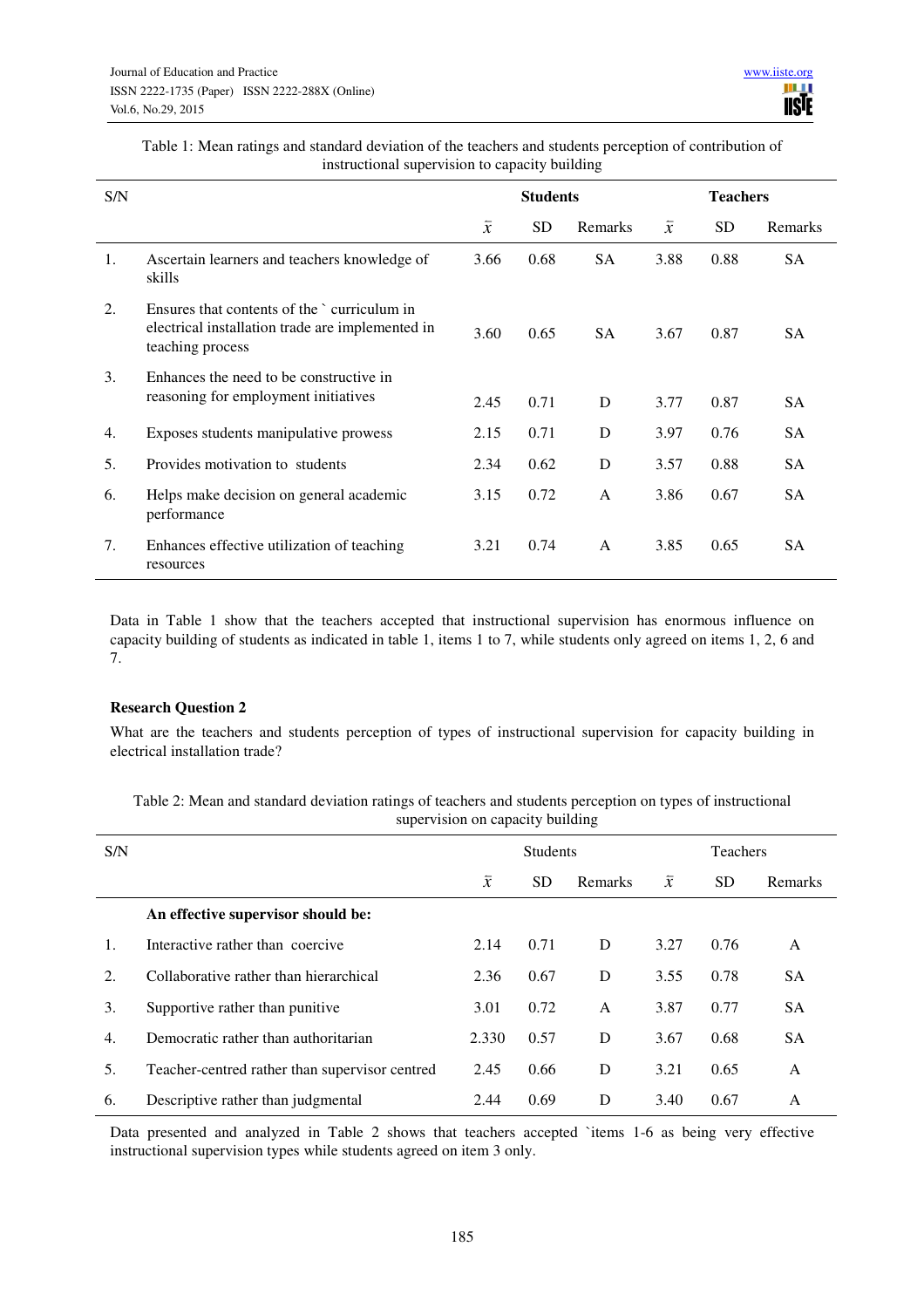# **Research Question 3**

What is the students' perception of teachers' attitudes during instructional supervision on capacity building in electrical installation trade?

|     | Table 3: Mean and standard deviation ratings of the students' perception on the teachers' attitude to |     |                               |                  |  |
|-----|-------------------------------------------------------------------------------------------------------|-----|-------------------------------|------------------|--|
|     | instructional supervision for capacity building in electrical installation trade                      |     |                               |                  |  |
| S/N | Items                                                                                                 |     | -SD                           | <b>Remarks</b>   |  |
|     | A demographic ettitude in cunemician                                                                  | 277 | $\bigcap$ $\bigcap$ $\bigcap$ | $\Lambda$ $\sim$ |  |

| 1.  | A democratic attitude in supervision                                | 2.77 | 0.68 | Agree     |
|-----|---------------------------------------------------------------------|------|------|-----------|
| 2.  | An autocratic attitude in supervision                               | 2.13 | 0.65 | <b>SD</b> |
| 3.  | A counselling attitude in teaching                                  | 3.57 | 0.67 | Agree     |
| 4.  | A supportive attitude in teaching                                   | 2.56 | 0.73 | Agree     |
| 5.  | A collaborative attitude in teaching                                | 3.00 | 0.68 | Agree     |
| 6.  | A good listening attitude                                           | 3.02 | 0.69 | Agree     |
| 7.  | A good mentoring attitude                                           | 2.67 | 0.66 | Agree     |
| 8.  | A good motivating attitude                                          | 2.55 | 0.64 | Agree     |
| 9.  | An expert knowledge in teaching                                     | 2.68 | 0.62 | Agree     |
| 10. | A participatory attitude                                            | 2.78 | 0.65 | Agree     |
| 11. | A liaise affair method of classroom control during teaching is good | 2.31 | 0.60 | Disagree  |

Results of data presented and analyzed in Table 3 shows that students' perception of teachers' instructional supervision attitude is autocratic and liaise affair following their poor ratings. The items are 1 and 2. Other items were accepted by students as being effective in instructional supervision of teacher.

# **Null Hypothesis**

There is no significant difference between the mean scores of students of electrical installation trade and lecturers on the extent to which instructional supervision influences effective capacity building.

|                  |    |           |           | $\overline{\phantom{a}}$ | <u>_</u> | ີ      |                |
|------------------|----|-----------|-----------|--------------------------|----------|--------|----------------|
| <b>Variables</b> | N  | $\bar{x}$ | <b>SD</b> | Df                       | t-cal    | t-crit | <b>Remarks</b> |
| Students         | 76 | 2.76      | 9.27      |                          |          |        |                |
|                  |    |           |           | 84                       | 12.91    | 2.32   |                |
| Teachers         | 10 | 3.77      | 5.66      |                          |          |        |                |

Table 4: Independent t-test analysis of the difference between students and teachers perceptions of the influence of instructional supervision on capacity building

# $p < 0.05$

The t-test analysis in table 4 above reveals that t-cal value` is 2.91 while t-critical is 2.33 at  $p < 0.05$  level of significance. Thus, the obtained t-cal value of 12.91 is greater than the critical t-value (2.33). Therefore, the result was significant showing that there is significant difference between students and teachers perceptions of the influence of instructional supervision on capacity building in electrical installation trade in technical colleges.